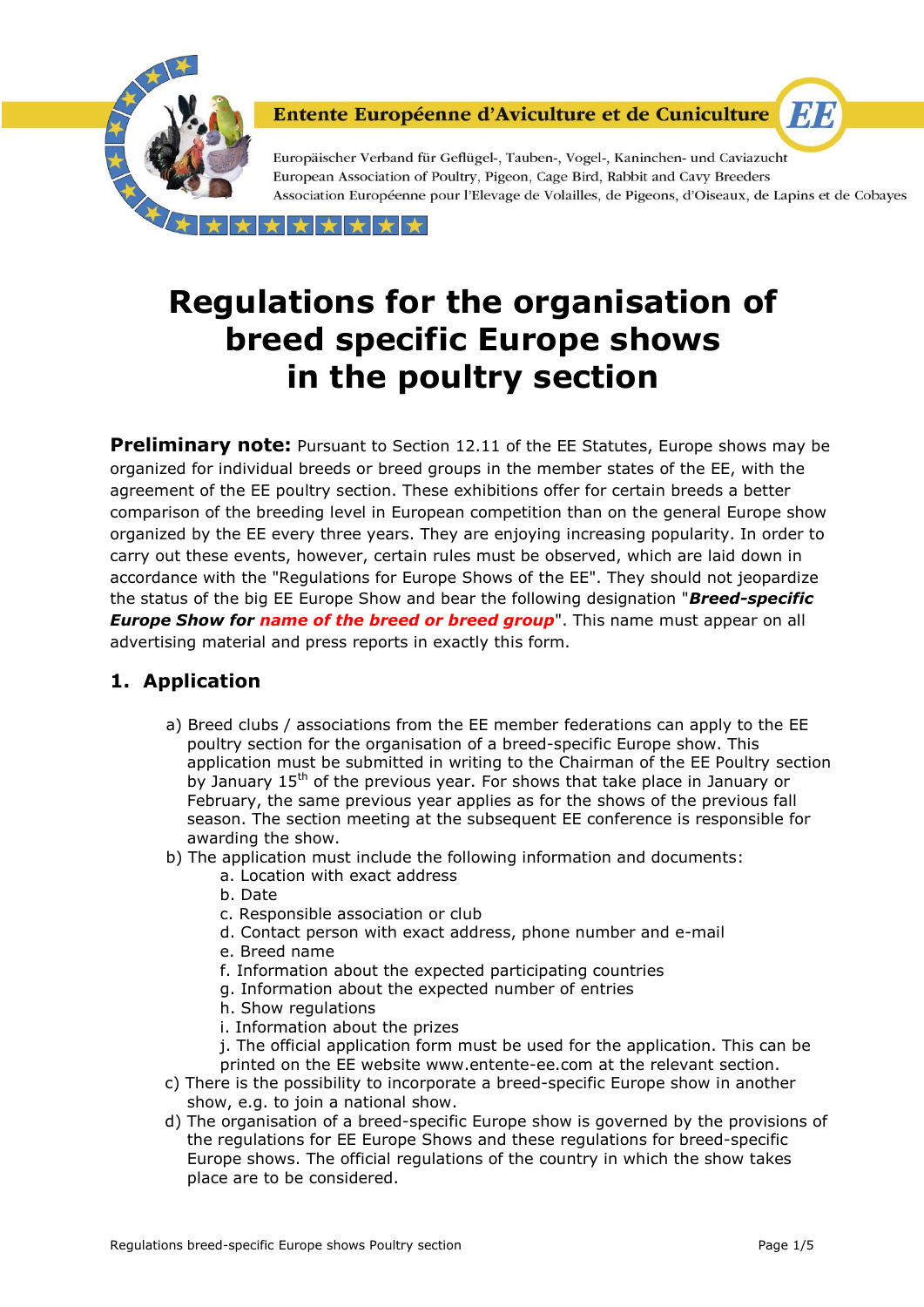

Europäischer Verband für Geflügel-, Tauben-, Vogel-, Kaninchen- und Caviazucht European Association of Poultry, Pigeon, Cage Bird, Rabbit and Cavy Breeders Association Européenne pour l'Elevage de Volailles, de Pigeons, d'Oiseaux, de Lapins et de Cobayes

EI B

\*\*\*

e) For a breed-specific Europe show in the poultry section, a single-row structure for the cages is recommended.

# **2. Date**

Breed specific Europe shows may only be held once a year at European level per show season for one breed or breed group. Excluded, however, is the show season, in which a general Europe Show is held (date protection). Comparable exhibitions can then only be carried out as international shows, whereby also the date protection acc. section 2 of the "Regulations for Europe Shows of the EE" is to be observed, meaning two weeks before and two weeks after the EE Europe Show no international shows may be held.

#### **3. Participation**

All breeders who are members of a federation affiliated to the European Association of Poultry, Pigeons, Birds, Rabbits and Cavies breeders (EE) are entitled to participate.

#### **4. Breeds**

For all breeds and colours listed in the Breeds and Colours List of the EE Poultry Section and for which a standard is available, a breed-specific Europe Show can be held.

#### **5. Entries**

- a) The entered animals must belong to the breed for which the exhibition is organised.
- b) The animals must wear a non-removable, closed EE leg ring with the country name and the year.
- c) The animals must not be older than six years.

#### **6. Judges**

In order to ensure a proper assessment, the panel of judges should not only consist of national judges, but a reasonable number of judges from the participating countries should also be invited. For the judging, if possible, specialist judges and judges from the mother country of the breed should be invited. After the entry deadline, the appointed judges are to be notified to the section chairman of the EE.

## **7. Compensation of the judges**

Unless otherwise agreed with the judges, the judges will be compensated on the basis of the regulations for the EE Europe Show.

All travel, accommodation and catering costs of the judges are borne by the show management. Foreign judges will be compensated for one judging day with at least two hotel nights on the basis of a double room. The travel expenses of the judges will be charged on presentation of the voucher for the train journey  $2^{nd}$  class. Judges traveling by car will be compensated on the basis of  $\epsilon$  0.25 per kilometre. If possible, carpools are to be formed. The show management is free to negotiate special arrangements with the judges by mutual agreement.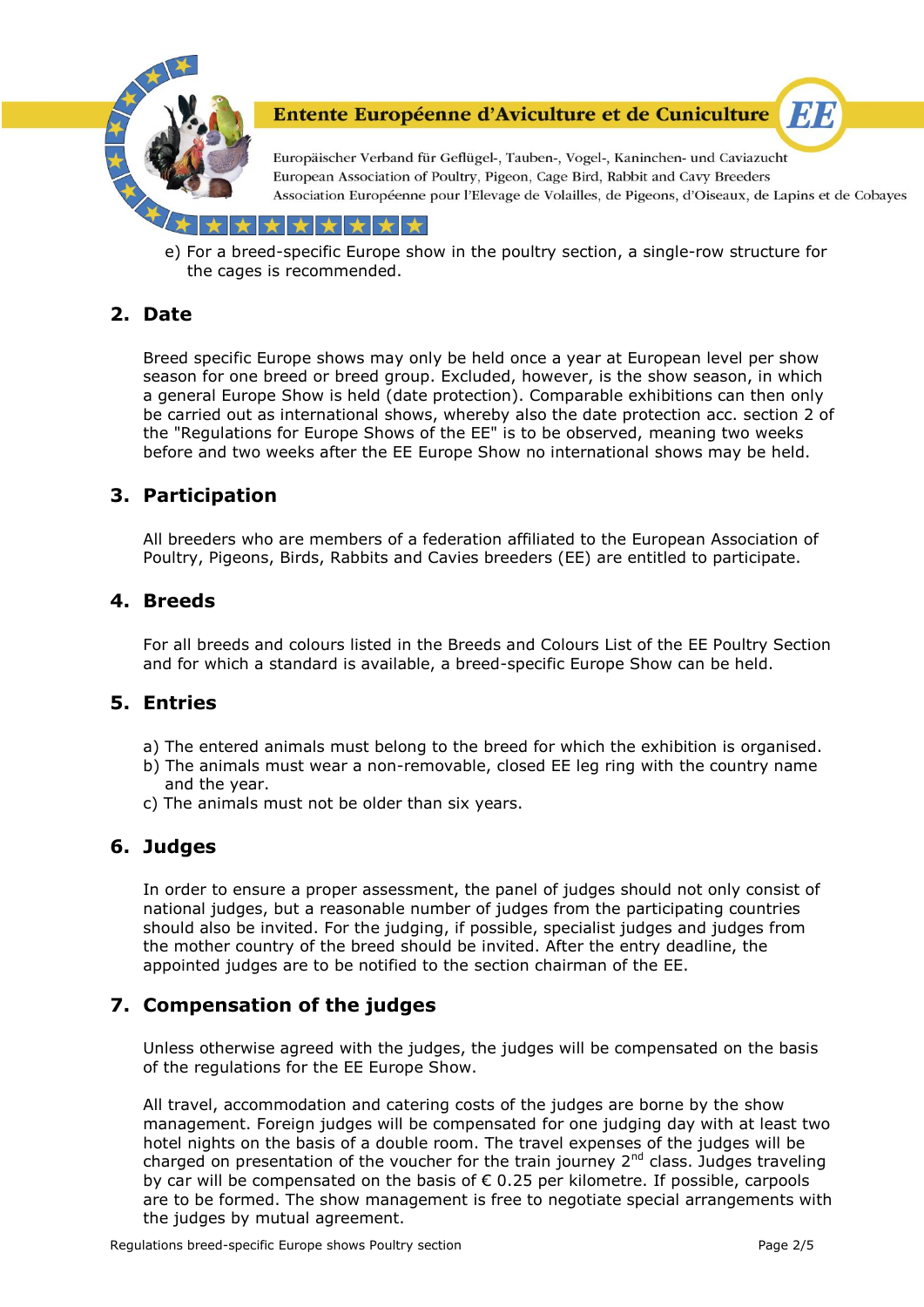

Europäischer Verband für Geflügel-, Tauben-, Vogel-, Kaninchen- und Caviazucht European Association of Poultry, Pigeon, Cage Bird, Rabbit and Cavy Breeders Association Européenne pour l'Elevage de Volailles, de Pigeons, d'Oiseaux, de Lapins et de Cobayes

EI B

\*\*\*\*  $\leftarrow$ 

# **8. Judging**

The animals are judged according to the European judging system, based on the Europe standard. The judges panel on each breed-specific Europe show is presided by a chiefjudge, who is usually obliged from the country of organization.

#### **9. Prizes**

On the part of the EE, an EE medal per breed will be made available for breed-specific Europe shows. The show management is recommended to issue a commemorative prize for each exhibitor. The further prize distribution is the responsibility of the organizer. The prizes to be awarded must be stated in the application.

#### **10. Europe collection champion**

The title can be awarded if at least 20 animals of a breed are registered. If 20 animals are also registered within individual colour varieties, another title can be awarded there.

The Europe collection champion title is calculated with the highest total score of the 4 best animals of the same colour. Both sexes must be represented. If there is equality of points, both exhibitors will receive the title 'Europe collection champion'. The winners will be calculated. The regulations may be made more difficult by the show management, but not lighter.

## **11. Europe champion**

The title Europe champion can be awarded according to the regulations for EE Europe Shows according to the following conditions:

- a) For at least 20 registered animals within each breed, the title of Europe champion will be awarded. Regardless of sex, the best animal is awarded.
- b) If individual colours meet these requirements (20 animals), further Europe champion titles can be awarded within the breed.
- c) If more than 40 animals are registered per breed, the best male and the best female will be awarded this title. This also applies to the individual colours, provided they meet these conditions (40 animals per colour).
- d) For the title Europe champion at least the note 'very good' 95 Pt. must be obtained. The title will be awarded to the highest rated animal. If there are several animals with the same number of points, the award will be given by the chief judge in collaboration with a judging panel, which will have to include at least two other judges from different nations.

## **12. Certificates**

The winner of the title 'Europe champion' or 'Europe collection champion' will be given an appropriate certificate by the show management, on which the following data are recorded:

- Type of Europe show precise name (see template)
- breed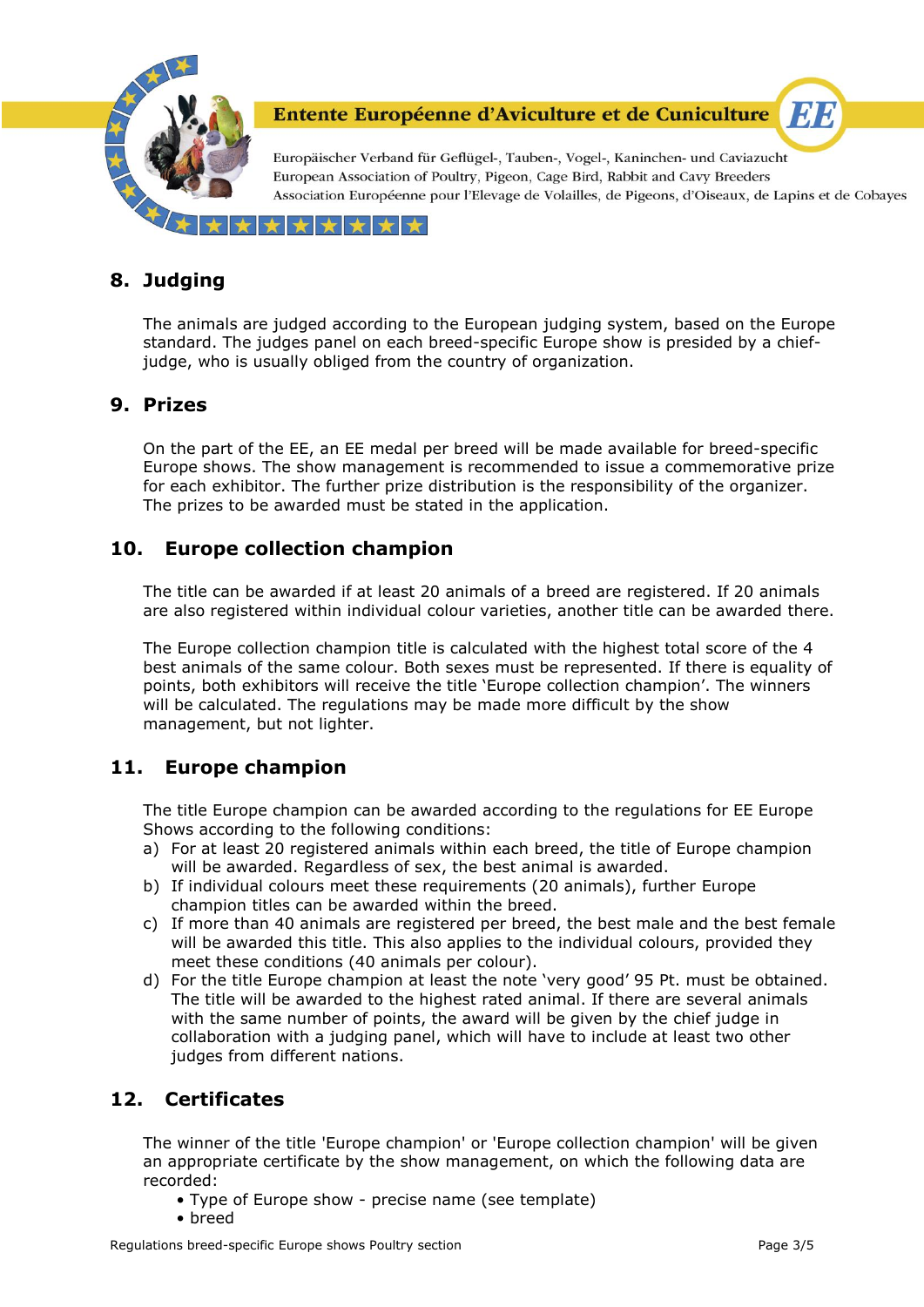

Europäischer Verband für Geflügel-, Tauben-, Vogel-, Kaninchen- und Caviazucht European Association of Poultry, Pigeon, Cage Bird, Rabbit and Cavy Breeders Association Européenne pour l'Elevage de Volailles, de Pigeons, d'Oiseaux, de Lapins et de Cobayes

EA F

#### $+ +$ ┻  $\leftarrow$

- Colour and sex
- note / points
- Title Europe champion or Europe collection champion
- Name of the exhibitor
- Place, country and date of the Europe show
- Signature of the show manager and the chief judge
- Optionally a photo of the winning animal
- EE logo and logo of the breed-specific Europe show

The documentary forms can be ordered from the chairman of the EE poultry section after closure of registration. However, also own certificates with the aforementioned information can be printed. The certificate must be drawn up during the show and handed over to the exhibitor.

## **13. Youth Europe show**

It is desirable to provide a youth class within a breed-specific Europe show. Young breeders up to 18 years old are allowed to participate in it.

#### **14. Youth Europe collection champion**

The title of 'Youth Europe collection champion' is awarded on the basis of the regulations for EE Europe Shows. Accordingly, the title can be awarded if at least 10 animals of a breed are registered. If 10 animals are also registered within individual colours, another title can be awarded there. The Europe collection champion title is calculated with the highest total score of the 4 best animals of the same colour. Both sexes must be represented. If there is equality of points, both exhibitors will receive the title 'Europe collection champion'. The winners will be calculated.

#### **15. Youth Europe champion**

With at least 10 registered animals in the youth class, the title of "Youth Europe champion" will be awarded to the best animal. Regardless of sex, the best animal is awarded the certificate 'Youth Europe champion'.

If 10 animals are also registered within individual colours, another title can be awarded there. Are 20 or more animals registered in the youth class, the best male and best female will be awarded the 'Youth Europe champion' title. If 20 animals are also registered within individual colours, another title can be awarded to the best male and the best female. For the awarding of the 'Youth Europe champion' title, at least the note "very good" / 94 points must be obtained

## **16. Youth certificates**

The same conditions apply here as under point 11.6